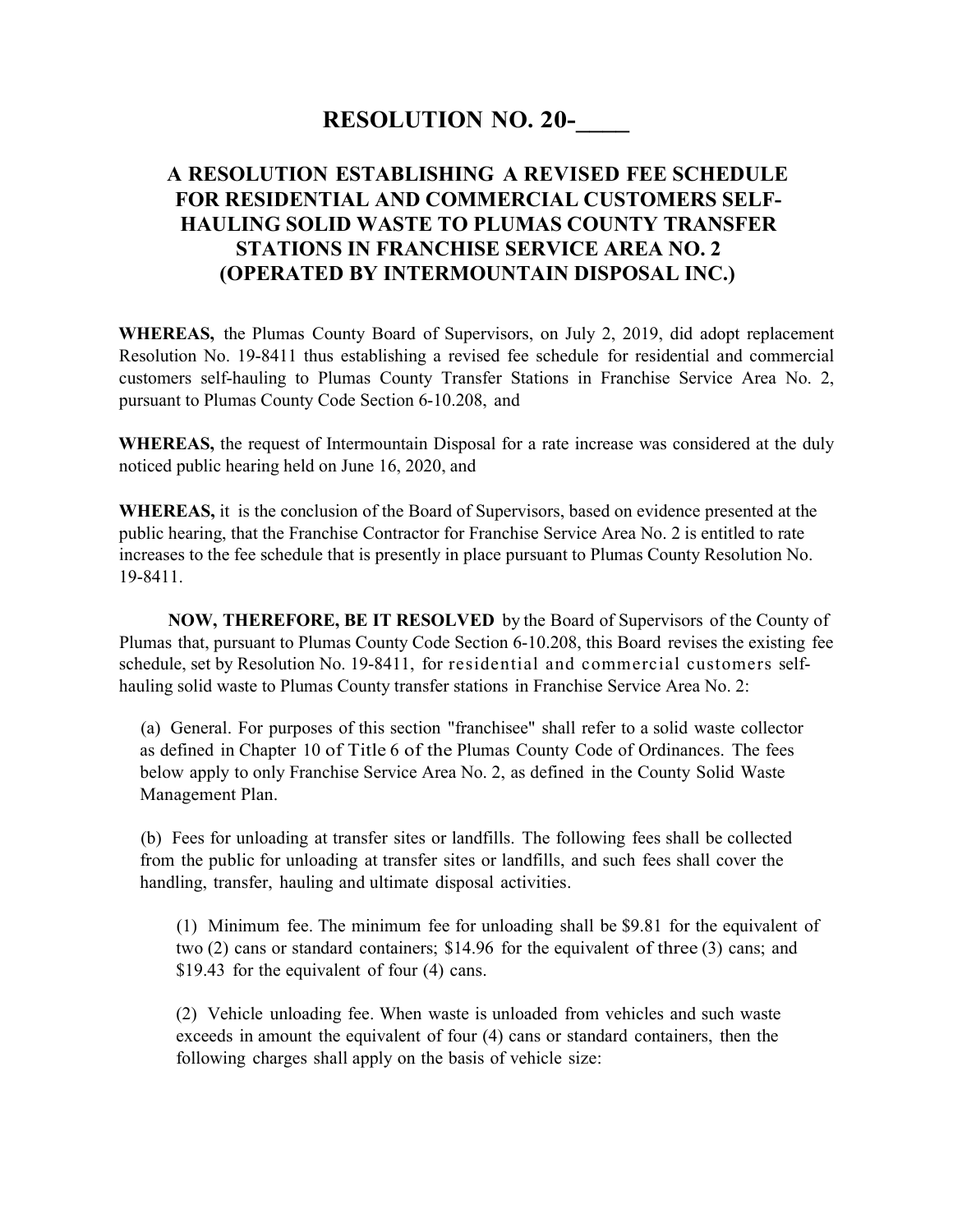- (I) Station wagon: \$19.96;
- (II) Compact pickup truck: \$24.83;
- (III) Compact pickup truck with sideboards: \$ 31.38;
- (IV) Standard-sized pickup truck: \$30.29;
- (V) Standard-sized pickup truck with sideboards: \$37.48;
- (VI) Larger trucks: \$21.81 per cubic yard maximum.

(3) Fee for unloading large and restricted items. Unusually large items increase the time and effort of disposal, and the following charges shall apply:

(I) A washer or dryer, standard-sized refrigerator, single-bed mattress, or similar-sized object: \$16.94;

(II) A standard-sized deep freezer, double-bed mattress, or similar-sized object: \$31.38 maximum;

(III) Each tire sixteen (16") inches or less: \$3.73; Each tire seventeen (17'') inches to twenty (20") inches: \$7.45; Each tire more than twenty (20") inches: \$16.42;

(IV) Tree stumps shall be unloaded only at landfills, not transfer sites. Each stump twelve (12") inches or less: \$24.22; Each stump thirteen (13") to twentyfour (24") inches: \$48.50; Each stump more than twenty-four (24") inches: \$72.76;

(V) Cathode ray tubes and televisions shall only be accepted at transfer stations. Each cathode ray tube (computer monitor) and television: \$4.04;

(VI) Other large items not included in this section shall be charged pursuant to subsection (c) of this section.

(4) Compacted loads. Compacted loads shall be permitted only at transfer sites, and only if the hauler weighs the truck before and after tipping at the site. Compacted loads shall be charged at the rate of \$90.22 per ton.

(5) Prohibited items. None of the following items shall be permitted by the franchisee to be unloaded: dead animals; car bodies; tree stumps at transfer sites; explosives; toxic chemicals or any hazardous waste materials; except that steel items and car bodies will be accepted free of charge at the Greenville Transfer Site.